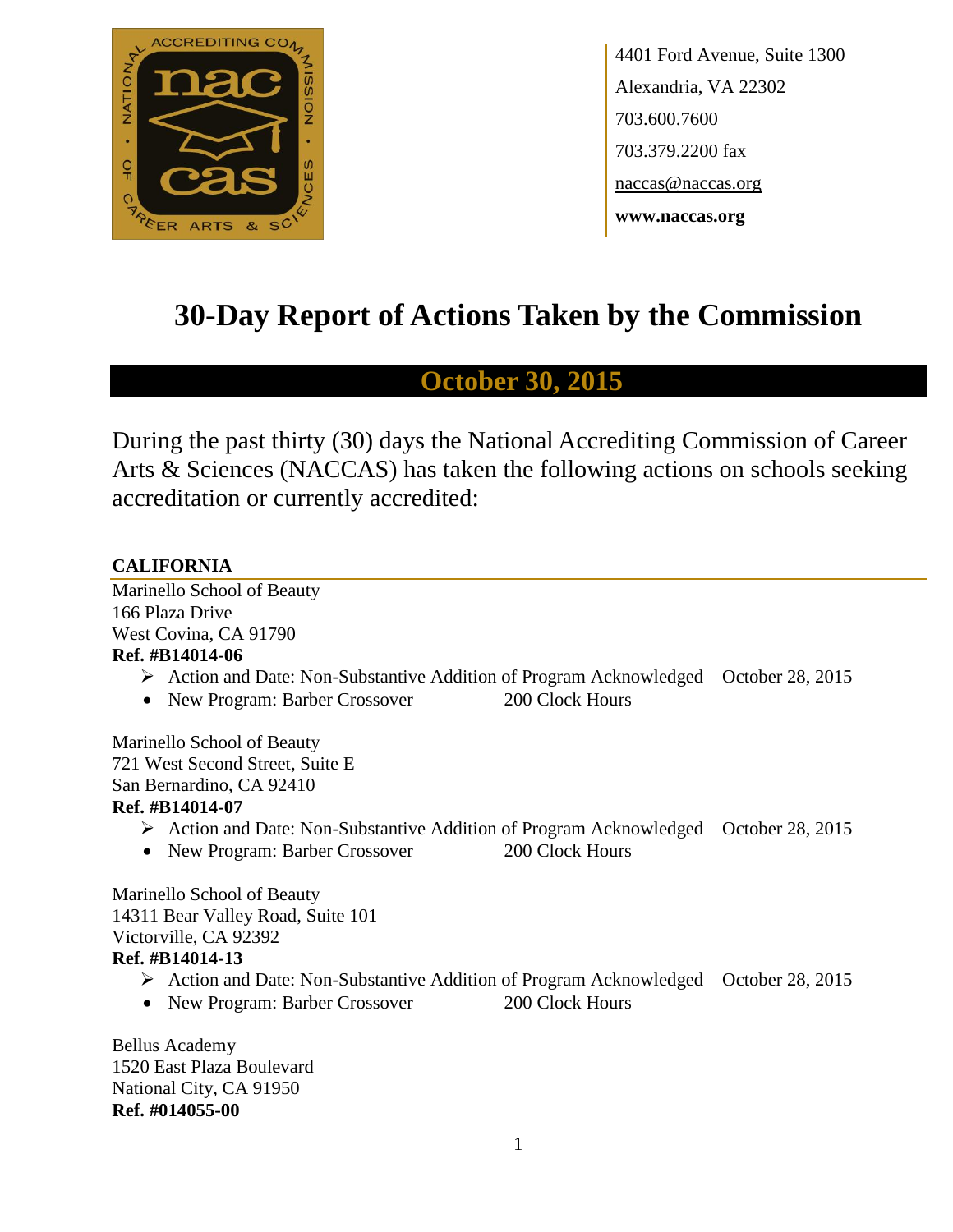- Action and Date Non-Substantive Addition of New Program Acknowledged October 27, 2015
- Addition of Program Previously Approved at a Separate Institution: Program Name: Esthetics 102 750 Clock Hours
- Institution at which the Program was Previously Approved: Bellus Academy 1073 East Main Street El Cajon, CA 92021 Ref. #014054-00

Bellus Academy 1520 East Plaza Boulevard National City, CA 91950 **Ref. #014055-00**

- Action and Date Non-Substantive Addition of New Program Acknowledged October 27, 2015
- Addition of Program Previously Approved at a Separate Institution: Program Name: Esthetics 600 Clock Hours
- Institution at which the Program was Previously Approved: Bellus Academy 1073 East Main Street El Cajon, CA 92021 Ref. #014054-00

CR'U Institute of Cosmetology and Barbering 11889 Valley View Street Suite C Garden Grove, CA 92845

### **Ref. #014203-00**

- Action and Date: Non-Substantive Addition of Alternate Names Acknowledged October 19, 2015
- Alternate Names: CR'U Institute

CR'U Institute of Cosmetology & Barbering

Salon Success Academy 6780 Indiana Avenue, Suite #200 Riverside, CA 92506 **Ref. #014215-00**

- $\triangleright$  Action and Date: Change of Location Approved (Met Stipulation) October 23, 2015
- Previous Location: 208-210 West Highland Avenue, San Bernardino, CA 92405
- New Location: 6780 Indiana Avenue, Suite #200, Riverside, CA 92506

John Wesley International Beauty College, Inc. 717 Pine Avenue

Long Beach, CA 90813

### **Ref. #014317-00**

- $\triangleright$  Action and Date: Non-Substantive Change in Program Length Acknowledged with a Stipulation October 19, 2015
- Previous Program Length: Barber Crossover 400 Clock Hours
- New Program Length: Barber Crossover 200 Clock Hours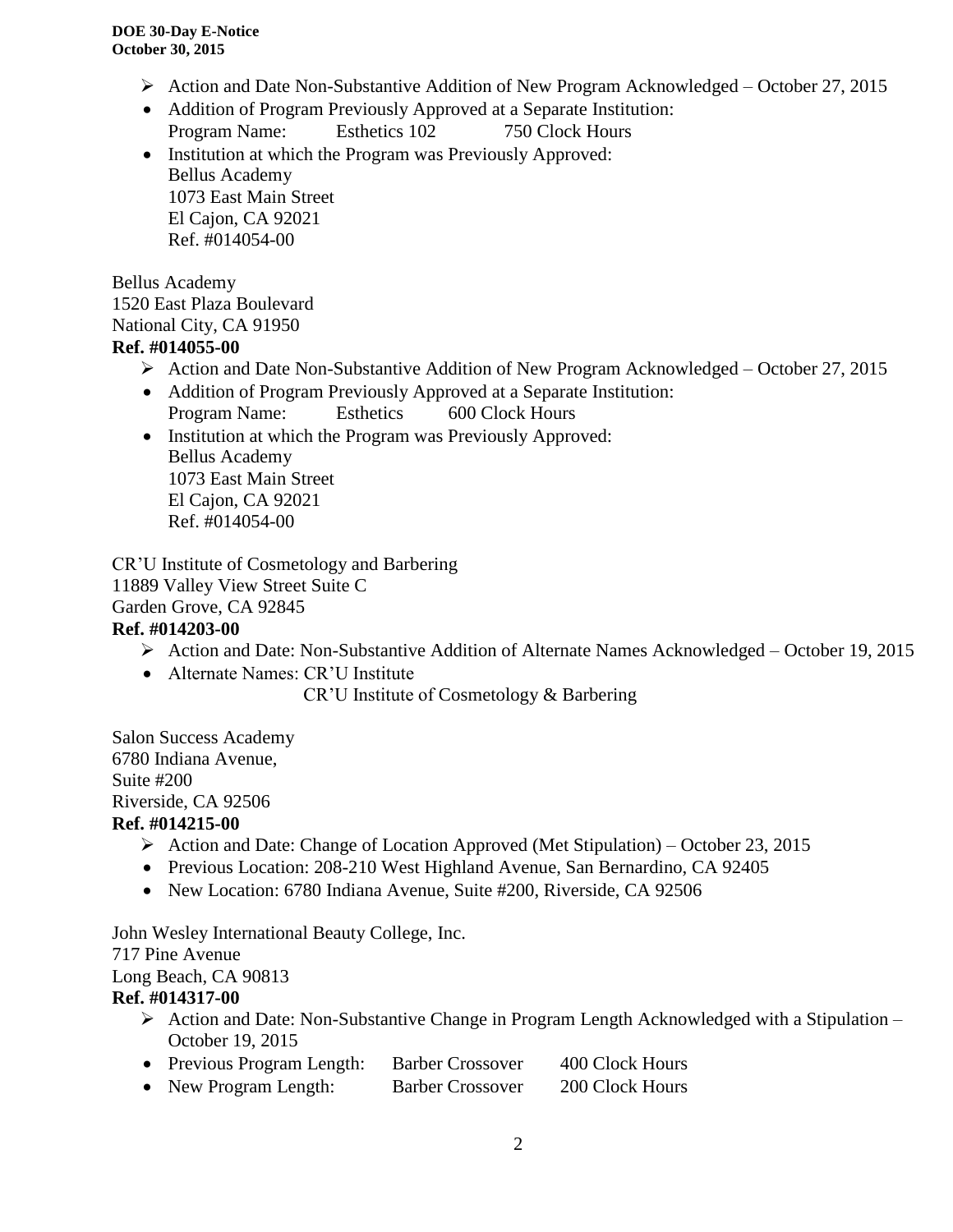**DOE 30-Day E-Notice October 30, 2015**

International School of Beauty, Inc. 81-695 Highway 111 Suite 1 Indio, CA 92201

### **Ref. #B14331-01**

- $\triangleright$  Action and Date: Non-Substantive Change in Program Length Acknowledged with a Stipulation October 19, 2015
- Previous Program Length: Barber Crossover 400 Clock Hours
- New Program Length: Barber Crossover 300 Clock Hours

Cinta Aveda Institute 305 Kearny Street San Francisco, CA 94108 **Ref. #014370-00**

- Action and Date: Non-Substantive Change in Program Length Acknowledged October 9, 2015
- Previous Program Length: Cosmetology/Barber Crossover 2000 Clock Hours
- New Program Length: Cosmetology/Barber Crossover 1800 Clock Hours

Victory Career College 19401 South Vermont Avenue Suite G100 Torrance, CA 90502 **Ref. #I14248-00**

- Action and Date: Non-Substantive Expansion of Campus Facilities Acknowledged with a Stipulation – October 28, 2015
- Expanded Campus Facilities: 19401 South Vermont Avenue, Suite L101, L103, Torrance, CA 90502

### **DELAWARE**

American Beauty Academy  $200$  West  $9<sup>th</sup>$  Street Wilmington, DE 19801

## **Ref. #B30034-02**

- Action and Date: Addition of Contact Person Acknowledged October 19, 2015
- Additional Contact Person: Ms. Jennifer Petri

### **IDAHO**

Aveda Institute Boise 3419 North Cole Road Boise, ID 83704 **Ref. #022031-00**

- Action and Date: Non-Substantive Test Market Exception Acknowledged October 19, 2015
- Text Market Exception: Esthetics 600 Clock Hours

### **ILLINOIS**

Pivot Point Academy 144 East Lake Street, Suite C Bloomingdale, IL 60108 **Ref. #023008-00**

 $\triangleright$  Action and Date: Non-Substantive Addition of Programs Acknowledged – October 16, 2015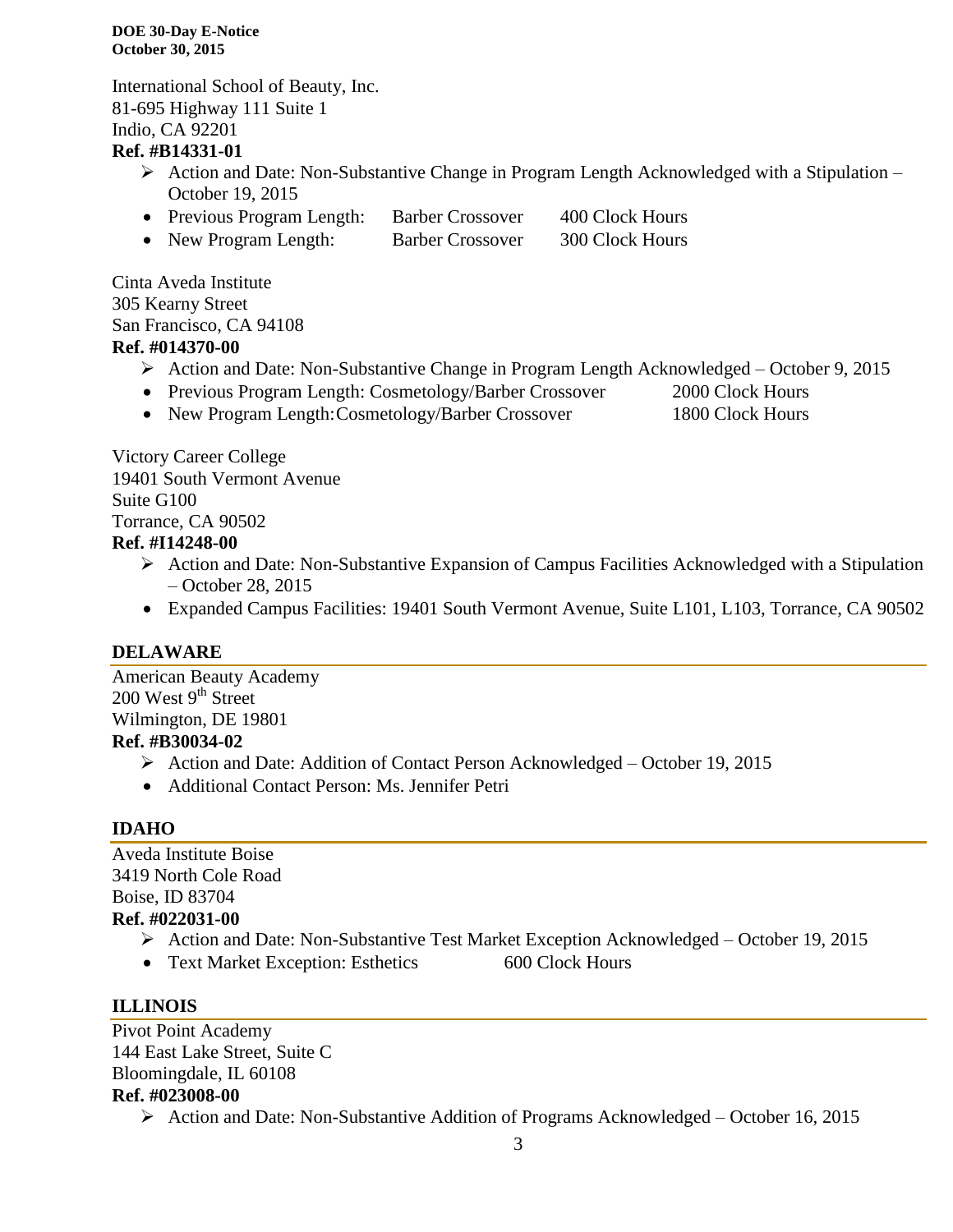- Previous Program: Teachers Program 1000 Clock Hours
- New Program: Teachers Training 500 Clock Hours

### **MARYLAND**

American Beauty Academy 11006 Veirs Mill Road Wheaton, MD 20902 **Ref. #030034-00**

- Action and Date: Addition of Contact Person Acknowledged October 19, 2015
- Additional Contact Person: Ms. Jennifer Petri

American Beauty Academy – Baltimore 4719 Harford Road Baltimore, MD 21214 **Ref. #B30034-01**

- Action and Date: Addition of Contact Person Acknowledged October 19, 2015
- Additional Contact Person: Ms. Jennifer Petri

Hair Academy II, Inc. 3705 Branch Avenue Lower Level, Unit 1010 Hillcrest Heights, MD 20748 **Ref. #030035-00**

- Non-Substantive Change of Official Contact Acknowledged October 16, 2015
- Previous Contact Information: Ms. Carla Mamana, 3705 Branch Avenue, Lower Level, Unit 1010, Hillcrest Heights, MD 20748
- New Contact Information: Ms. April Walker, 3705 Branch Avenue, Lower Level, Unit 1010, Hillcrest Heights, MD 20748

### **MICHIGAN**

Nuvo College of Cosmetology 919 West Norton Avenue Norton Shores, MI 49441

### **Ref. #032114-00**

- $\triangleright$  Action and Date: Non-Substantive Addition of Alternate Names Change Acknowledged October 19, 2015
- Addition of Alternate Name: Nuvo College

### **NEW YORK**

The Cactus Academy, Ltd 630 Old Country Road, Suite 0503 A Garden City, NY 11530 **Ref. #042132-00**

### $\triangleright$  Action and Date: Non-Substantive Change of Official Contact Acknowledged – October 16, 2015

- Previous Contact Information: Ms. Samantha Brand, 630 Old Country Road, Suite 0503 A, Garden City, NY 11530
- New Contact Information: Ms. Shawna Tirrito, 630 Old Country Road, Suite 0503 A, Garden City, NY 11530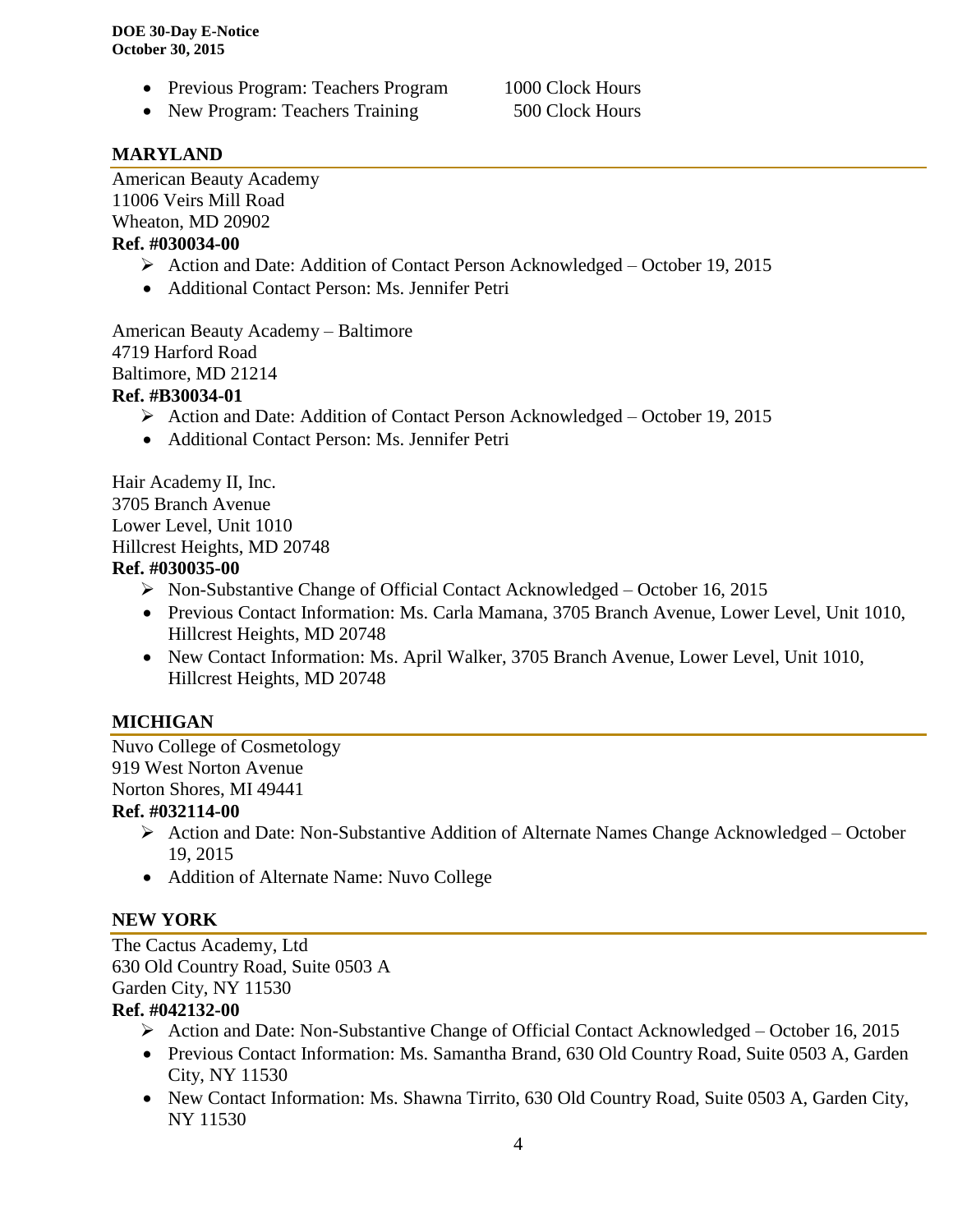**DOE 30-Day E-Notice October 30, 2015**

### **NORTH CAROLINA**

Pinnacle Institute of Cosmetology 461-C East Plaza Drive Mooresville, NC 28115

#### **Ref. #043026-00**

- Action and Date: Add Contact Person & Update Mailing Address Acknowledged October 19, 2015
- Current Contacts: Don Anderson – Owner Betty Anderson – Vice President, Board of Directors Julia White – Student Services Coordinator Stephen Pence – Director Bonnie Cox – Financial Coordinator
- Mailing Address: 461-C East Plaza Drive, Mooresville, NC 28115

### **OKLAHOMA**

The Academy of Hair Design 11920 North May Avenue Oklahoma City, OK 73120 **Ref. #046068-00** 

- Action and Date: Non-Substantive Removal of Program October 19, 2015
- Program Removed: Basic Cosmetology for Licensed Barber 750 Clock Hours

### **OREGON**

Northwest College School of Beauty 8345 SW Nyberg Road Tualatin, OR 97062

### **Ref. #B47009-03**

- $\triangleright$  Action and Date: Non-Substantive Change of Name Approved (Met Stipulation) October 5, 2015
- Previous Institution Name: Northwest College-Tualatin
- New Institution Name: Northwest College School of Beauty
- New Alternate Names: NW College School of Beauty

NW College

Northwest College School of Beauty 3150 Gateway Loop Springfield, OR 97477 **Ref. #B47009-04**

## Action and Date: Non-Substantive Change of Name Approved (Met Stipulation) – October 5, 2015

- Previous Institution Name: Northwest College-Eugene
- New Institution Name: Northwest College School of Beauty
- New Alternate Names: NW College School of Beauty

NW College

## **PENNSYLVANIA**

American Beauty Academy 1166 Park City Center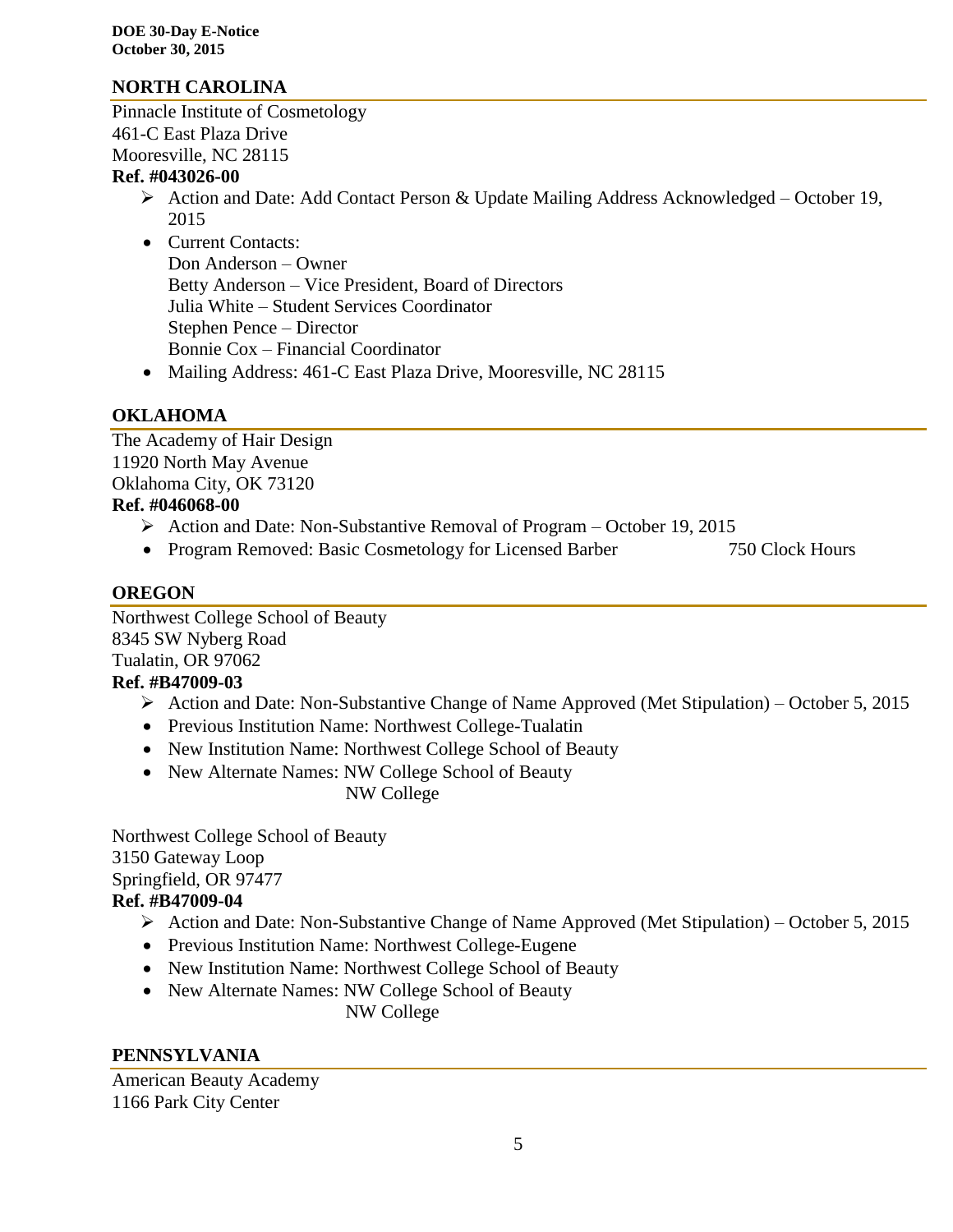#### **DOE 30-Day E-Notice October 30, 2015**

Lancaster, PA 17601 **Ref. #B30034-03**

- Action and Date: Addition of Contact Person Acknowledged October 19, 2015
- Additional Contact Person: Ms. Jennifer Petri

### **TENNESSEE**

Southern Institute of Cosmetology 3099 South Perkins Memphis, TN 38118 **Ref. #013018-00**

- Action and Date: Addition of Contact Person Acknowledged October 19, 2015
- Additional Contact Person: Ms. Danielle N. Sparks

### **TEXAS**

Fort Worth Beauty School Next Renewal Date: May 2018 6785 Camp Bowie Boulevard, Suite 100 Previous Ref. #053104-00 Fort Worth, TX 76116

**Ref. #B53104-02**

 $\triangleright$  Action and Date: Main Campus to Additional Location Re-Designation Approved – September 9, 2015(CORRECTED LETTER dated October 28, 2015)\*

**\*This is a correction to an action letter dated September 9, 2015 and previously reported to the Department via E-Notice. NACCAS' original letter listed the incorrect anniversary date for renewal of accreditation. This letter reflects the corrected information related to the institution's anniversary date. NACCAS has updated its records to reflect this change.**

Fort Worth Beauty School – Lake Worth Campus Next Renewal Date: May 2018 4601 Boat Club Road, Suite 113 Previous Ref. #B53104-02 Fort Worth, TX 76135

### **Ref. #053104-00**

 $\triangleright$  Action and Date: Additional Location to Main Campus Re-Designation Approved with a Stipulation – September 9, 2015(CORRECTED LETTER dated October 28, 2015)\*

**\*This is a correction to an action letter dated September 9, 2015 and previously reported to the Department via E-Notice. NACCAS' original letter listed the incorrect anniversary date for renewal of accreditation. This letter reflects the corrected information related to the institution's anniversary date. NACCAS has updated its records to reflect this change.**

Natural Images Beauty College 236 Old Angleton Road Clute, TX 77531 **Ref. #053222-00**

Action and Date: Non-Substantive Change of Ownership Acknowledged – October 5, 2015

| $\bullet$ | Previous Ownership:               |      |              |
|-----------|-----------------------------------|------|--------------|
|           | Natural Images Beauty School, LLC | 100% |              |
|           | <b>Tamera Davenport</b>           |      | 100\%        |
| $\bullet$ | New Ownership:                    |      |              |
|           | Natural Images Beauty School, LLC | 100% |              |
|           | <b>Tamera Davenport</b>           |      | 51%          |
|           | <b>Arnold Boles</b>               |      | $\Delta Q_0$ |
|           |                                   |      |              |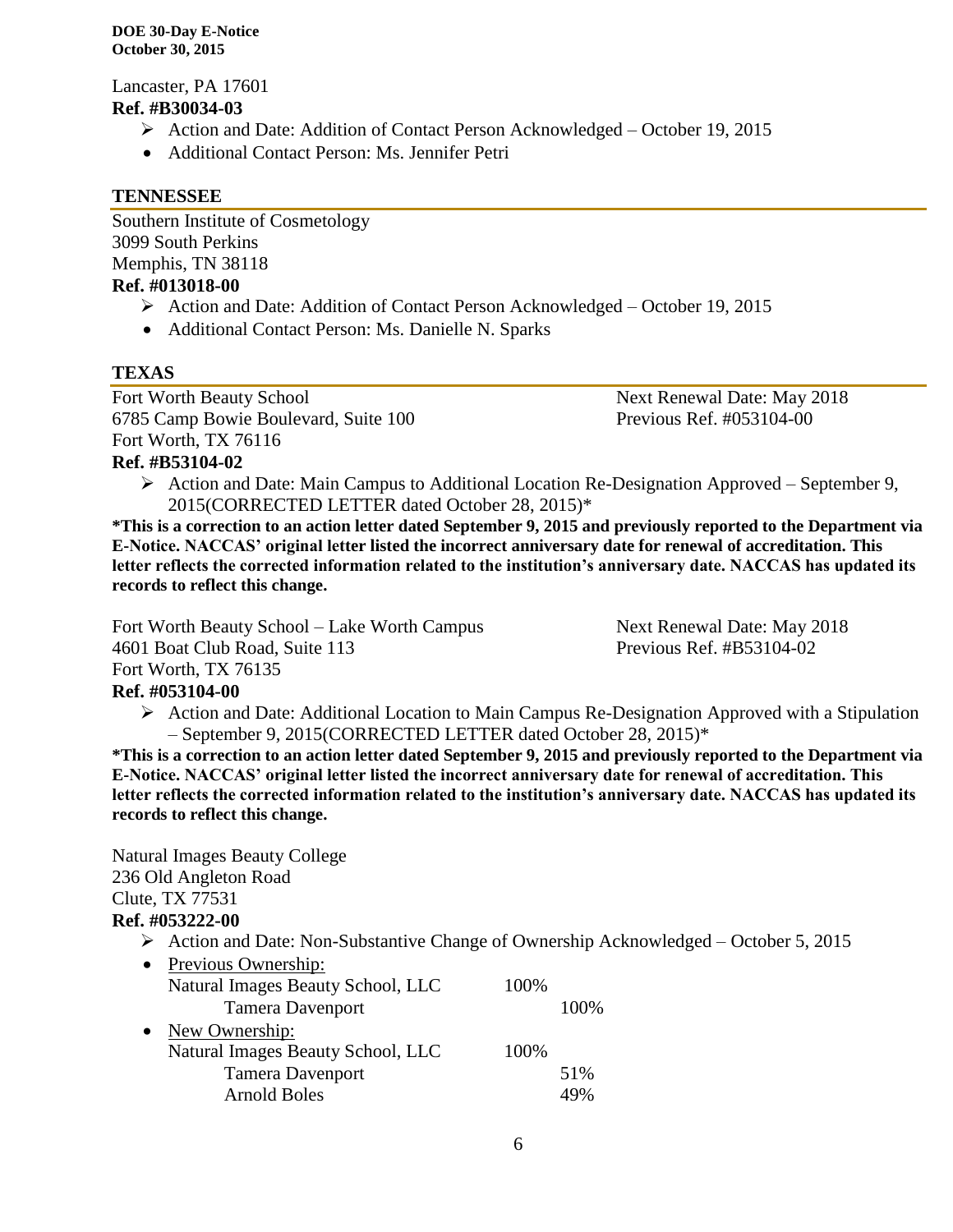## **UTAH**

Bonnie Joseph Academy of Cosmetology & Barbering 164 South Main Street Heber City, UT 84032

### **Ref. #054068-00**

- $\triangleright$  Action and Date: Non-Substantive Expansion of Campus Facility Approved (Met Stipulation) October 2, 2015
- Expanded Campus Facility: 164 South Main Street, Heber City, UT 84032

### **VIRGINIA**

The Chrysm Institute of Esthetics 281 Independence Boulevard, Suite 101 Virginia Beach, 23462

### **Ref. #056065-00**

- Action and Date: Non-Substantive Additional Classroom Space Acknowledged October 19, 2015
- Previous Additional Classroom Space: 281 Independence Boulevard, Suite 202, Virginia Beach, VA 23462
- New Additional Classroom Space: 281 Independence Boulevard, Suite 202 & 208, Virginia Beach, VA 23462

## **WASHINGTON**

Northwest Hair Academy 520 128<sup>th</sup> Street, SW Suite A-8 Everett, WA 98204

### **Ref. #B57040-01**

Action and Date: Teach Out Plan Approved (Met Stipulation) – October 2, 2015

### **WISCONSIN**

Gill-Tech Academy of Hair Design 230 South McCarthy Road Appleton, WI 54914 **Ref. #059030-00**

- $\triangleright$  Action and Date: Change Program Name Acknowledged October 5, 2015
- Previous Program Name: Barbering and Cosmetology Practitioner

Manager

 New Program Name: Cosmetology Practitioner Cosmetology Manager

Salon Professional Academy 3355 West College Avenue Appleton, WI 54914 **Ref. #059043-00**

- Action and Date: Non-Substantive Removal of Program Acknowledged October 28, 2015
- Program Removed: Nail Technology 300 Clock Hours

**To The Following:**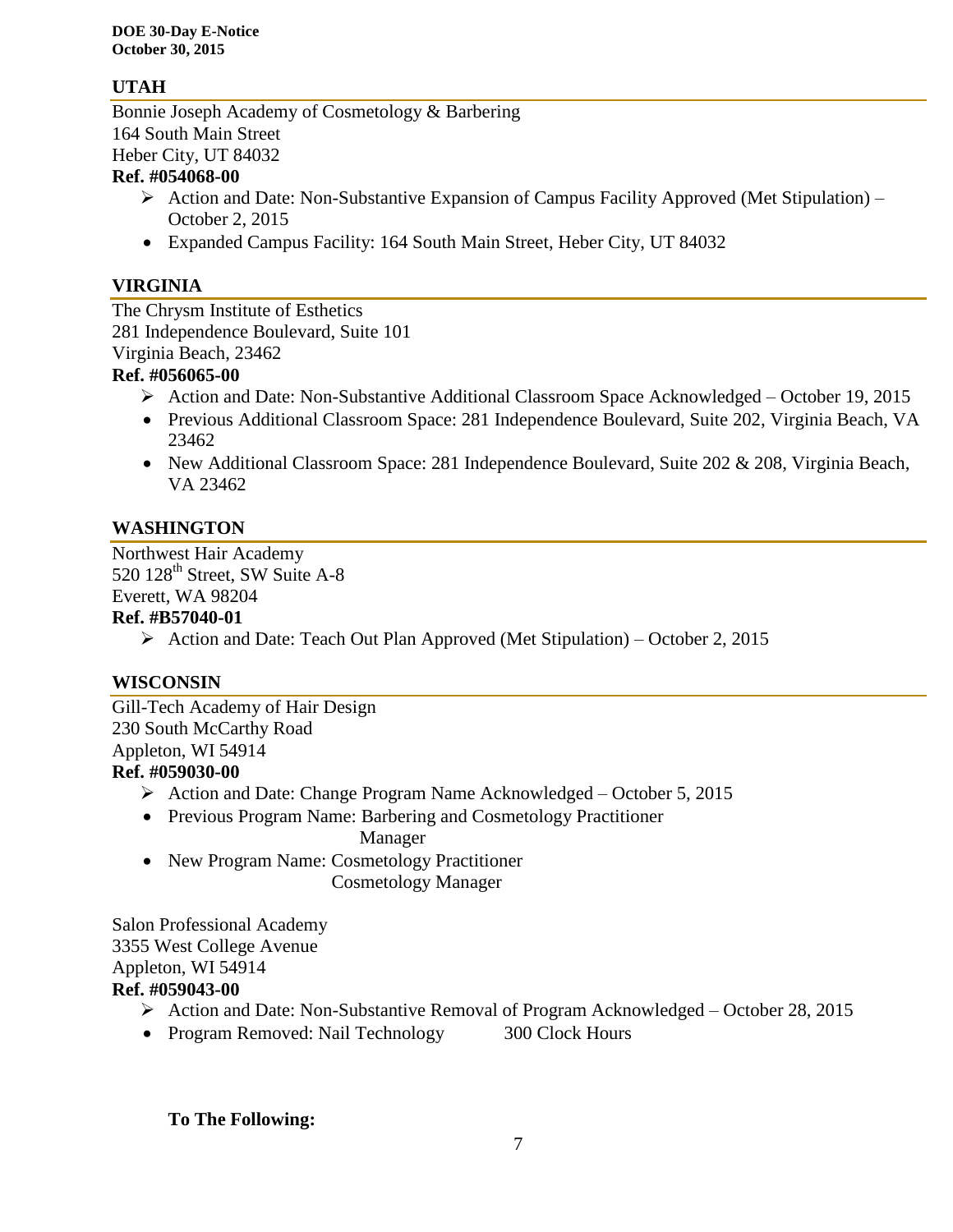## **United States Department of Education**

- **Ms. Kathleen Hochhalter- Special Assistant-- Administrative Actions & Appeals Division**
- **Ms.** Susan Crim-Director-- Administrative Actions  $\&$  Appeals Division
- **External Department of Education Accreditation Division- USDOE-- Washington, DC**
- Ms. Cathy Sheffield- Accreditation & State Liaison Office-- USDOE--- Washington, DC
- Ms. Rachael Shultz- Accreditation and State Liaison Office-- USDOE --- Washington, DC
- **Ms. Lauren Pope- Administrative Actions and Appeals Services Group-- Washington, DC**
- Ms. Patrice Fleming- Team Leader-- School Participation Team--- Boston/New York
- Ms. Betty Coughlin- Area Case Director-- School Participation Team--- Boston/New York
- Ms. Tracy Nave- Team Leader-- School Participation Team--- Boston/New York
- Mr. Christopher Curry- Team Leader-- School Participation Team--- Boston/New York
- **Ms. Martina Fernandez-Rosario- Acting Area Case Director-- School Participation---**
- San Francisco/Seattle
- Ms. Kerry O'Brien- Team Leader-- School Participation Team--- Denver
- **Mr. Michael Frola- Area Case Director-- School Participation Team--- Philadelphia**
- **Ms. Nancy Paula Gifford- Area Case Director-- School Participation Team--- Philadelphia**
- Ms. Sherrie Bell- Compliance Manager—School Participation Team--- Philadelphia
- Mr. Jesus Moya- Team Leader-- School Participation Team--- Dallas
- **MS. Kim Peeler-Team Leader-- School Participation Team--- Dallas**
- **Ms. Cynthia Thorton- Area Case Director for Region 6-- School Participation Team--- Dallas**
- **Mr. Christopher Miller-Team Leader-- School Participation Team--- Atlanta**
- **Ms. Vanessa Dillard Compliance Manager School Participation Team --- Atlanta**
- Mr. Ralph Lobosco- Area Case Director-- School Participation Team--- Kansas City
- Mr. Douglas Parrott- Area Case Director-- School Participation Team--- Chicago/Denver
- **Ms. Carolyn White-Team Director-- School Participation Team--- South Central**

### **Accreditors**

- **Mr. Bill Larkin- Executive Director-- ACCET**
- **Mr. Michale McComis, Ed.D.- Executive Director-- ACCSC**
- **Mr.** Albert Gray, Ph.D.- Executive Director-- ACICS
- **Dr.** Gary Puckett- Executive Director-- COE

## **State Authorities**

- **Mr.** Bob McKee- AL State Board of Cosmetology-- Montgomery, AL
- Ms. Theresa Bunch- AZ State Board of Cosmetology-- Tempe, AZ
- Ms. Kelli Kersey- AR Department of Health (Section Chief, Cosmetology)-- Little Rock, AR
- Mr. Charles Kirkpatrick- AR State Board of Barber Examiners-- Little Rock, AR
- Ms. Kristy Underwood- CA Board of Barbering & Cosmetology-- Sacramento, CA
- Ms. Christine Jones- CA Board of Barbering & Cosmetology-- Sacramento, CA
- **Ms. Leeza Rifredi** Licensing Manager BPPE--CA
- Ms. Joanne Wenzel Bureau Chief BPPE—CA
- Ms. Yvette Johnson Enforcement Chief BPPE CA
- Ms. Pamela Goens- CO Office of Barber & Cosmetology Licensure-- Denver, CO
- Mr. Douglas Parrott- Area Case Director-- School Participation Team—Denver, CO
- Ms. Janet Brancifort- CT Examining Board for Barbers, Hairdressers, & Cosmeticians-- Hartford, CT
- Ms. Judy Letterman- DE Board of Cosmetology & Barbering-- Dover, DE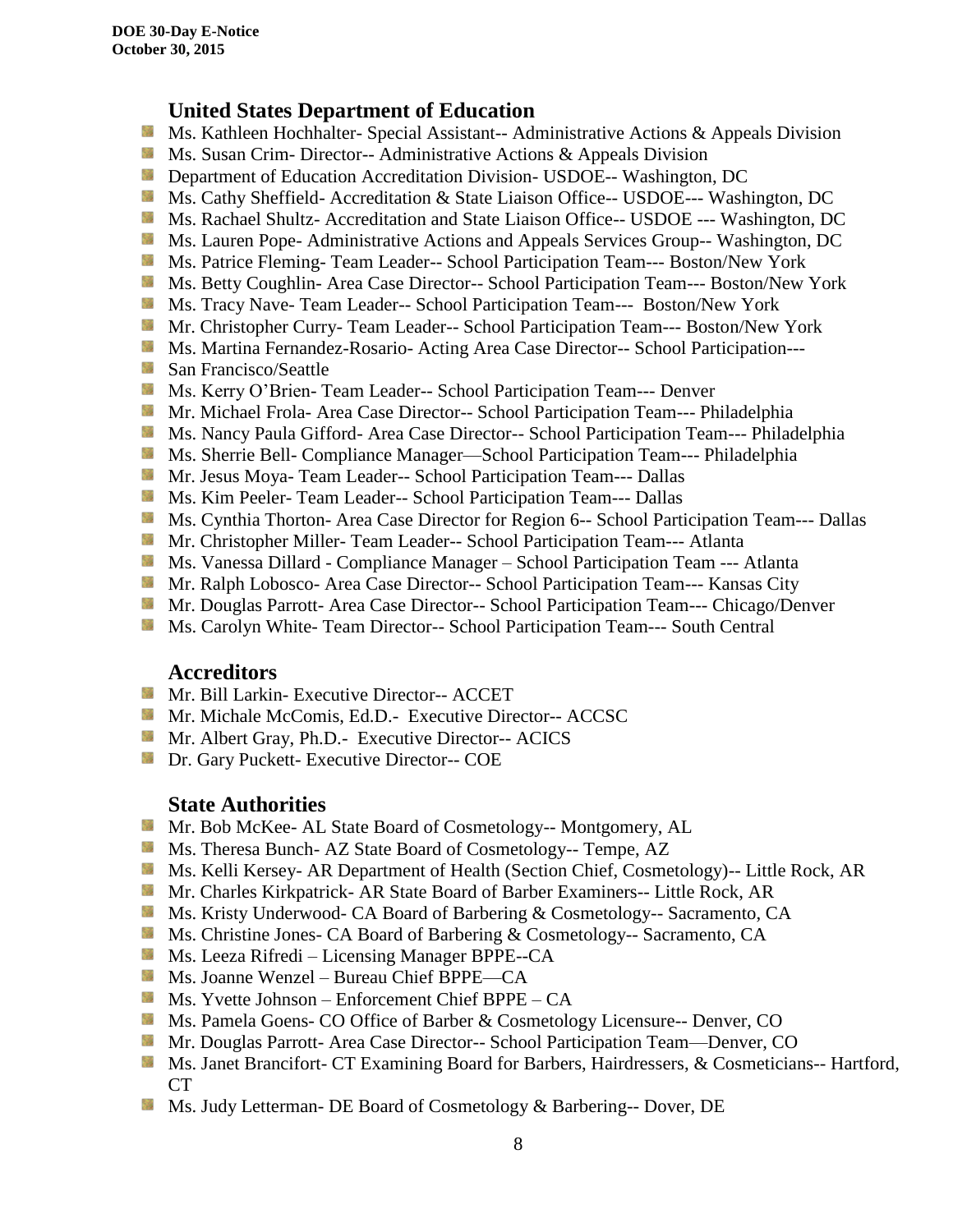- **Mr.** Clifford Cooks- DC Department of Consumer & Regulatory Affairs-- Washington, DC
- Ms. Robyn Barineau- FL State Board of Cosmetology & Barbers Board-- Tallahassee, FL
- Mr. Josh Waters- GA State Board of Cosmetology & GA Board of Barbers-- Macon, GA
- **Ms. Margaret Guerrero- Guam Board of Barbering & Cosmetology-- Mangilao, Guam**
- **Ms. Laureen Kai- HI Barbering & Cosmetology Department-- Honolulu, HI**
- **Ms.** Tana Cory- ID Bureau of Occupational Licenses-- Boise, ID
- Ms. Valerie Fenske Idaho State Board of Education ID
- **Ms. Keri Ginger- IL Department of Financial & Professional Regulation-- Springfield, IL**
- Side. Ms. Tracy Hicks- IN Professional Licensing Agency-- Indianapolis, IN
- Ms. Venus Vendoures Walsh Iowa Board of Cosmetology Arts & Sciences—Des Moines, IA
- **Ms.** Chiquita C. Coggs- KS State Board of Cosmetology-- Topeka, KS
- 56 Mr. H.R. Vacek- KS State Barber Board-- Topeka, KS
- Mr. Charles Lykins- KY Board of Hairdressers & Cosmetologists-- Frankfort, KY
- Mr. Steven Young- LA State Board of Cosmetology-- Baton Rouge, LA
- **Ms.** Latrice Matthews- LA Board of Barber Examiners-- Baton Rouge, LA
- **Ms.** Geraldine Betts- ME Office of Professional & Occupational Regulation-- Augusta, ME
- Mr. James Liddell ME Office of Professional & Occupational Regulation—Augusta, ME
- **Mr. Robert Wood- MD State Board of Cosmetologists-- Baltimore, MD**
- **Maryland State Board of Barbers- Baltimore, MD**
- Sandra Velasquez- MA Board of Cosmetology-- Boston, MA
- Ms. Mary Jayne Fay, Ed.D.- MA Department of Education-- Malden, MA
- Sila Ms. Linda Clewley- MI State Board of Cosmetology-- Lansing, MI
- **Ms.** Gina Stauss- MN Board of Cosmetologist Examiners-- Minneapolis, MN
- **M** Minnesota Board of Cosmetologists Examiners –Minneapolis, MN
- 59 Ms. Cynthia Johnson- MS State Board of Cosmetology--Jackson, MS
- Ms. Emily Carroll- MO State Board of Cosmetology-- Jefferson City, MO
- Mr. Dennis Clark- MT Board of Barbers & Cosmetologists-- Helena, MT
- Ms. Kris Chiles- NE State Board of Cosmetology Examiners-- Lincoln, NE
- Nebraska Board of Barber Examiners- Lincoln, NE
- **Ms. Nadine Griego- NV State Board of Cosmetology-- Las Vegas, NV**
- Mr. Gary Landry NV State Board of Cosmetology Las Vegas, NV
- **Mr.** Adam Higginbotham NV State Board of Cosmetology Las Vegas, NV
- **Nevada State Board of Massage Therapy- Las Vegas, NV**
- Ms. Kathryn Wantuck- NH State Board of Barbering, Cosmetology, and Esthetics-- Concord, NH
- Mr. Jay Malanga- NJ Board of Cosmetology & Hairstyling-- Newark, NJ
- Ms. Antoinette Griego- NM State Board of Barbers & Cosmetologists-- Santa Fe, NM
- **Ms. Kathleen McCoy- NY Department of State-Division of Licensing Services-- Albany, NY**
- **Ms. Carol Yates- NY State Education Department-Bureau of Proprietary School Supervision--**Albany, NY
- Ms. Lynda Elliott- NC State Board of Cosmetic Art Examiners- Raleigh, NC
- **Mr. Wayne Mixon North Carolina Board of Barber Examiners- Raleigh, NC**
- Ms. Sue Meier- ND State Board of Cosmetology-- Bismarck, ND
- Ms. Tona Stevenson- North Dakota State Board of Barber Examiners-- Dickenson, ND
- Mr. Ed Highley Ohio State Barber Board OH
- Ms. Lori Pearson Ohio State Board of Cosmetology-- Grove City, OH
- Ms. Sherry Lewelling- OK Board of Cosmetology-- Oklahoma City, OK
- **Ms. Samantha Patnode- OR Health Licensing Agency-- Salem, OR**
- **Mr. Juan Baez-Arevalo** Director of Private Post Secondary Education Oregon Higher Education Coordinating Commission- OR